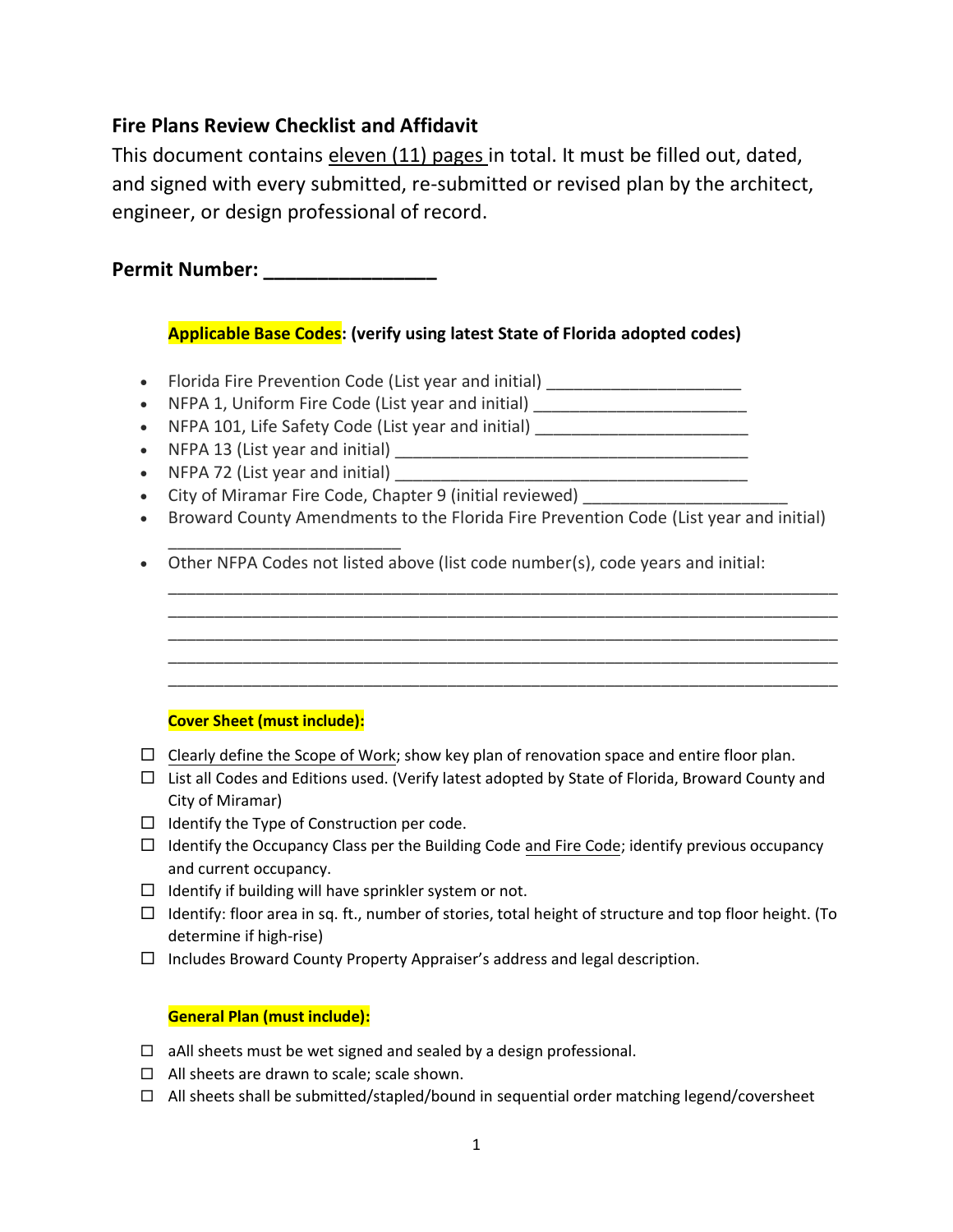- $\Box$  Provide a Key Plan on all sheets.
- $\Box$  Provide a detailed narrative for all phases, when applicable. Show diagrams.
- $\square$  Clearly label all areas.
- $\Box$  Provide a Title Block along with the project address on all sheets.
- $\Box$  Submit Fire Sprinkler and Fire Alarm SHOP Drawings at this time. (If required). Please remove ENGINEERED Drawings if submitted.
- $\Box$  Add note to plans to state that fire alarm, access control, special suppression, generators, rack systems, and fire sprinklers will be submitted under a separate permit.
- $\Box$  Fire alarm design documents are to be signed & sealed by Florida Engineer for projects \$5,000 or more. (Scale - 1/8 inch = 1 foot)
- $\Box$  Provide Fire Alarm system battery calculations and spec sheets for components.
- $\Box$  Fire Sprinkler design documents are to be signed & sealed by Florida registered Engineer if 49 or greater heads are installed.
- $\Box$  Provide Sprinkler system hydraulic calculations and spec sheets on all components.
- $\Box$  Required NFPA 704 signage shall be installed on the outermost exterior wall facing the access roadway next to all doors.
- Knox Box location (Indicate on plans that a "Knox" (Model 3265 Surface Mount or Model 3274 recess mount key box will be installed near the main entrance at a height of approximately 5 feet above grade.
- $\Box$  Any generator must have an emergency stop installed by the FPL main utility shut off.
- $\Box$  All equivalencies must be approved by the Fire Marshal.

## **Site Plan** (Must be included in plans if applicable): **NOTE: Request Fire Department Access Packet prior to DRC submittal and/or design**

- $\Box$  Show the entire project site including roadways, property lines, exit discharge to public way.
- $\Box$  Provided North directional arrow.
- □ Show Fire Hydrants, Fire Department Connections, Backflow Preventor, Post Indicator Valves (if applicable to scope).
- □ Design to City of Miramar Fire Department Access specifications. (Request from Fire Plans Examiner)
- $\Box$  Show any parking related to site along with fire dept access.
- $\Box$  Identify the scale used. Required scale is 1:20

#### **Detail/Schedules:** (Must be included in plans if applicable)

- $\Box$  Provide Fire Stopping penetration details (systems sheets) for each penetration type.
- $\Box$  Provide Door Schedule including rating, hardware, width, assembly, etc.
- $\Box$  Provide Stair Detail including all dimensions: width, headroom, rise, run, etc.
- □ Provide Handrail & Guard detail including: all dimensions-extension, rejections, height, etc.
- $\Box$  Provide Ramp Detail including: all dimensions, show slope in ratio, etc.
- $\Box$  Provide a complete Window Schedule including: all dimensions, identify egress windows, clear widths, sill height above finished floors, etc.
- $\Box$  Provide a complete Interior finish schedule: walls coverings, floors finishes, furnishings and draperies.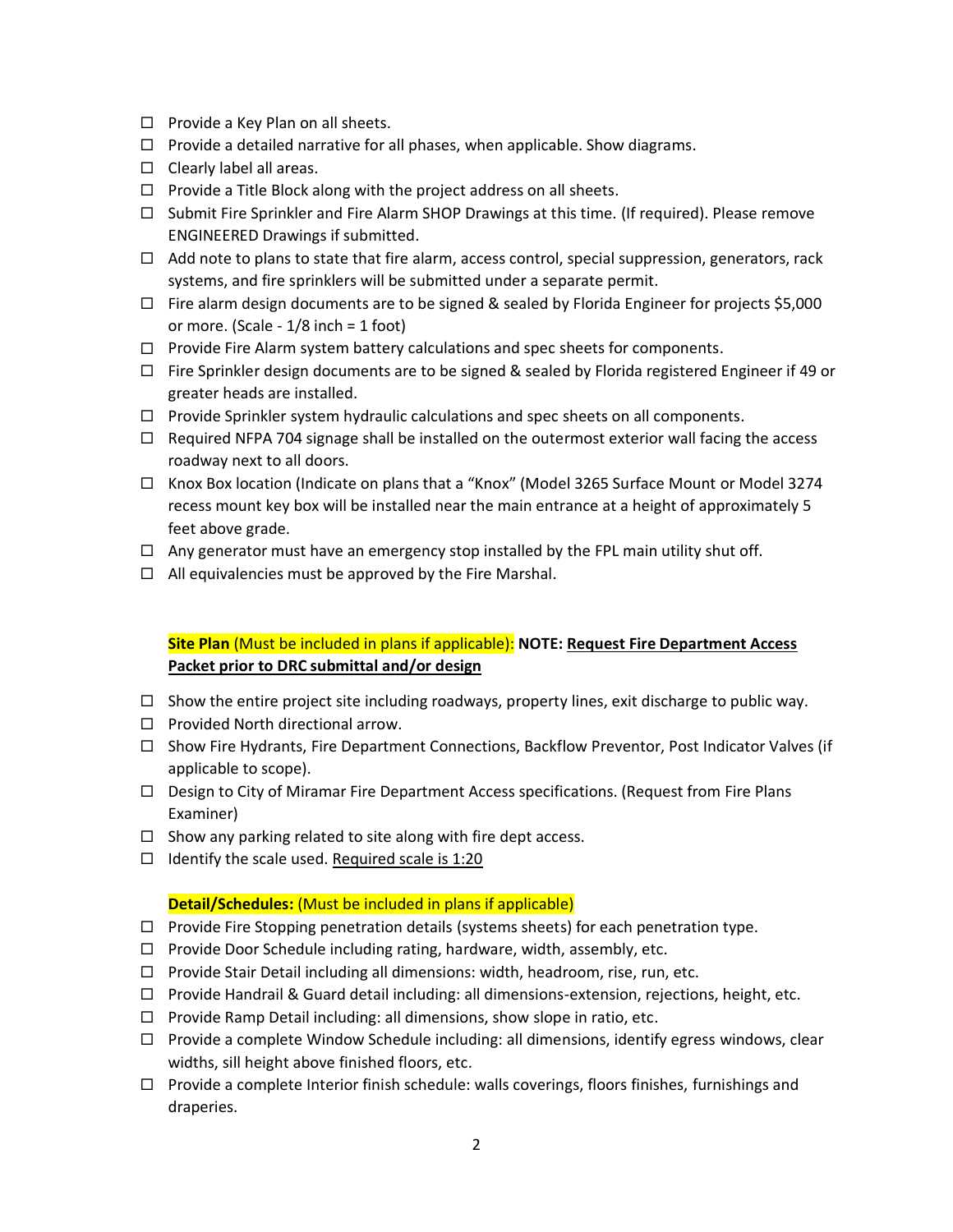$\Box$  Provide Wall Types (including its joint assemblies) any shafts and chases shown referenced to detailed drawings on plans, UL, or equivalent design details.

#### **Life Safety Plan Review/Sheets:** (Must be included in plans if applicable)

- $\Box$  Show existing life safety features that impact means of egress for occupants in the renovation.
- $\Box$  Is the travel distance from most remote area, common path of travel, etc. shown and measured as per code?
- $\Box$  Has the occupant load been correctly calculated and shown?
- $\Box$  Have the required number of Exits with reference to its occupant load been provided?
- $\Box$  Are the Exits remote from one another, with the measurements properly shown on plans? (1/3 of the diagonal if sprinklered or 1/2 of the diagonal if non-sprinklered)
- $\Box$  Are all dead ends within the maximum limits allowed for this occupancy?
- $\Box$  Is the Means of Egress (Exit Access, Exit and Exit Discharge) shown clearly on plans?
- $\Box$  Do all Exit doors swing in the direction of exit travel? Do all doors swing free of obstructions?
- $\Box$  Does the door swing projection within limits in corridor? In stairs?
- $\Box$  Are the floor elevations level on both sides of all Exit doors?
- $\Box$  Has the 1/2 in. maximum threshold been shown across all Exit doors?
- $\Box$  Have Emergency lighting and Exit signs been provided along the entire means of egress?
- $\Box$  Do all Exits lead directly out of the building? (1/2 of the exits can lead back into building if fully sprinklered)
- $\Box$  If provided, do scissor stairs comply with code? Single exit?
- $\Box$  Have all exposures with regard to exiting (less than 10' and/or 90-degree angle) been properly rated / protected?
- $\Box$  Do any/all qualified outside stairs meet the requirements of the code?
- $\Box$  Are the exit stair enclosures free from any openings into storage rooms or other unoccupied rooms?
- $\Box$  Has Emergency lighting been provided to the public way?
- $\Box$  If provided, do the qualified Horizontal Exits comply with code?
- $\Box$  Is there a permanent exit path to the public way?
- $\Box$  Are there two separate ways to get to the public way if the exit discharge has exposures? (Windows, etc.)
- $\Box$  Has panic hardware been provided on all exit doors with an occupant loads of 100 or greater?
- $\Box$  Do the fire doors contain proper hardware (hinges, handles, hardware)?
- $\Box$  Are all exiting access corridors properly rated as required for this occupancy?
- $\Box$  Have all floor level changes in the Means of Egress been properly addressed?
- $\Box$  Does the exit access corridor/pathway have the proper width? (36 inches if less than 50 occupants and 44 inches if more than 50 occupants)
- $\Box$  Does the exit access corridor/pathway have proper rating and fire doors?
- $\Box$  Do all door widths provide the required egress capacity?
- $\Box$  If Special Locking Arrangements are provided on any exit doors, do they comply with code and are they allowed by this occupancy? (Provide all cutsheets for hardware. Product approvals will not be accepted)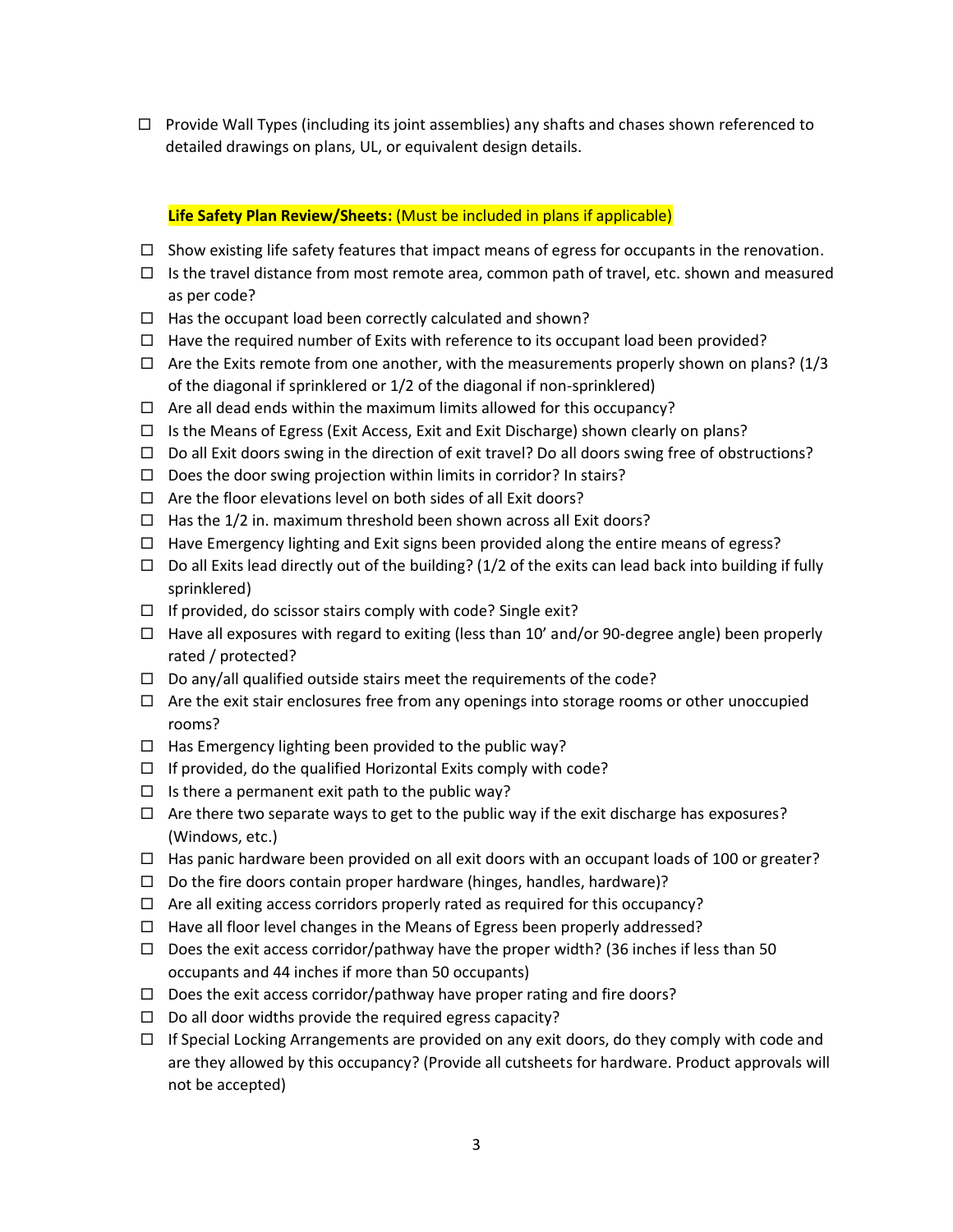- $\Box$  Do the horizontal sliding doors in a means of egress have a break away feature for exiting emergencies?
- $\Box$  Are there any curved, spiral or winder stairs being used for a designated exit? Do all dimensions comply with the adopted code?
- $\Box$  Have all the Vertical Openings (check all floors) been protected as required for this occupancy?
- $\Box$  Are the Exit Stairs fully enclosed top to bottom?
- $\Box$  Are there any mezzanines, atriums shown on plans, and have they been properly addressed per code?
- $\Box$  Have all the designated exits been checked to ensure they do not pass through a kitchen? Or lockable room?
- $\Box$  Has the building been provided with smoke control, smoke evacuation systems; If so, has the sequence of operation been placed within the plans?
- $\Box$  Have all elevators been provided with either elevator vestibules or the alternative to pressurize the elevator shafts?
- $\Box$  Are rated walls/partitions free of non-rated panels?
- $\Box$  Have rated ceiling light fixtures been provided when installed in rated ceilings?
- $\Box$  Are the stairs for the building being pressurized?
- $\Box$  If the building is provided with a sprinkler system, does the design comply with the applicable code?
- $\Box$  If the building is provided with a fire alarm system, does the design comply with required codes?
- $\Box$  If the building is provided with an emergency generator, does the design / installation comply with code?
- $\Box$  If the building is provided with a fire pump, does the design / installation comply with the code?
- $\Box$  If the building has a common roof top terrace, have the correct number of exits been provided and are they remotely located for proper exiting?
- $\Box$  Is the fire pump located in its own room?
- $\Box$  Are the Emergency Generator and Fire Pump located above the flood line?
- $\Box$  Has a door been provided for exiting within a parking garage when the required vehicle exit is blocked by a security gate?
- $\Box$  Are the exit stairs free of any conduits or piping other than the standpipe and fire alarm system?
- $\Box$  If the property is to be fenced, does the fire department have the required access? (20' wide gate and key box/remote access)
- $\Box$  If the project is mixed occupancy, have the most stringent occupancy requirements been met?
- $\Box$  If there is an area of refuge, does it comply with code?
- $\Box$  Have all Hazardous Areas been identified, and do they comply with the requirements for this occupancy?
- $\Box$  Has a complete fire extinguisher layout, including size, type and mounting details been provided?
- $\Box$  If there are commercial exhaust hoods, have they been tied into the fire alarm system and protected in accordance with code?

#### **Fire Alarm plan review/sheets:** (Must be included in plans if applicable)

- $\Box$  Have all sheets been wet signed sealed by Engineer? (Required for projects over \$5,000)
- $\Box$  Are all Floor Plans provided in 1/8 inch = 1 foot scale?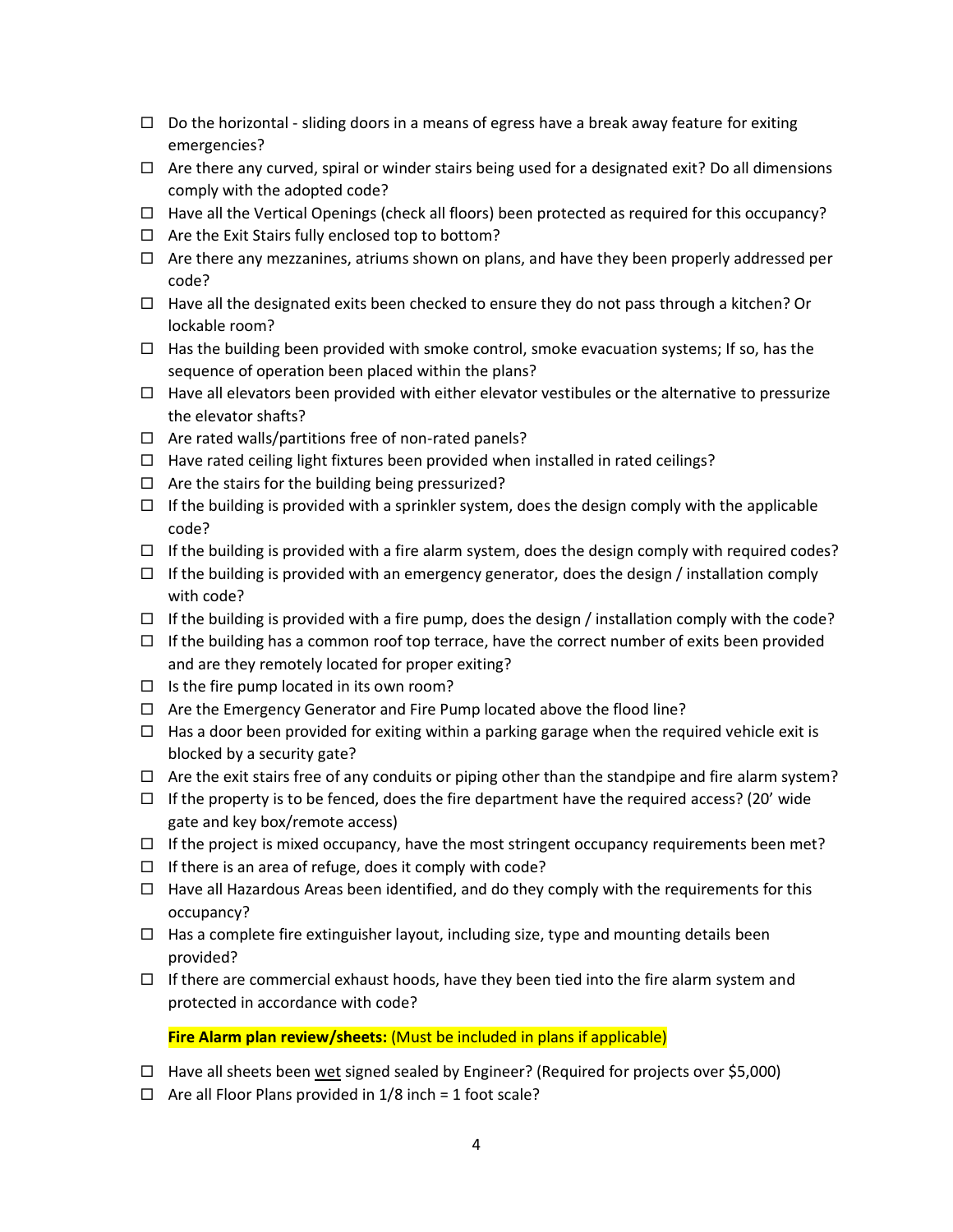- $\Box$  Is the Fire Alarm System shown on its own designated sheets?
- $\Box$  Have the specification sheets on the type of system being installed and the compatibility sheet been provided?
- $\Box$  Have Smoke detectors been provided by the panels?
- $\Box$  Are the required Elevator Recall devices shown? Shaft? Machine room? Lobby?
- $\Box$  Have the Sequence of operation, fire alarm notes and symbol chart for the system been provided on the plans?
- $\Box$  Have all initiation devices and notification appliances been properly located and shown? Show existing and new components
- $\Box$  Has the candela rating for all appliances shown on the plans and riser and do the plans specify which devices are weatherproof?
- $\Box$  Is the FACP clearly located on plans with a smoke detector above it?
- $\Box$  If this is a High-Rise building, is there a Fire Command Center with 1-hr rating, including the door? (If the Fire Command Center Room is not located in the front of the building, a remote annunciator needs to be placed in the front entrance)
- $\Box$  Does the Fire Command Center Room have the required: generator annunciator panel, fire phone cabinet w/phones, (1) dedicated phone line, smoke detector above panel and strobe appliance?
- $\Box$  Has the survivability of the Fire Alarm system been described and properly shown on the plans?
- $\Box$  If smoke control/smoke evac is provided, are all fans and their disconnects monitored by the alarm system?
- $\Box$  Has the type of system and class been identified on plans?
- $\Box$  If building has kitchen suppression system, has it been tied to the fire alarm?
- $\Box$  Are the strobe appliances 15' from the end of the corridor?
- $\Box$  Have the smoke / heat detectors been shown as required?
- $\Box$  Are all devices shown on plans?
- $\Box$  Have the ceiling heights has been provided in all areas?
- $\Box$  Has a complete riser diagram been provided?
- $\Box$  Has the Parking Garage/Warehouse etc. been provided with full strobe coverage?
- $\Box$  Does the riser provided include the amp draw for each NAC circuit and does it state the max amp draw per circuit?
- $\Box$  Have battery back-up calcs been provided for the FACP and power boosters?
- $\Box$  If there are more than 2 FACPs, are their connections compliant with the code?
- $\Box$  Have the voltage drop calcs been provided on the plans with a starting voltage of 20.4 volts?
- $\Box$  Has a pull station been provided at the building's main entrance and additional pull stations located throughout, with a maximum of 200 feet of travel distance between pull stations, with each pull station no more than five feet from every emergency egress door?
- $\Box$  Are all power boosters shown on plans and riser?
- $\Box$  Has music or white noise shut-off upon activation of Fire Alarm sequence been noted on plans?
- $\Box$  Have the requirements of 75dbA measured at pillow level, within the bedroom been noted on plans?
- $\Box$  Have the requirements of 15dbA measured above Annex reference table been noted on plans for occupancy type?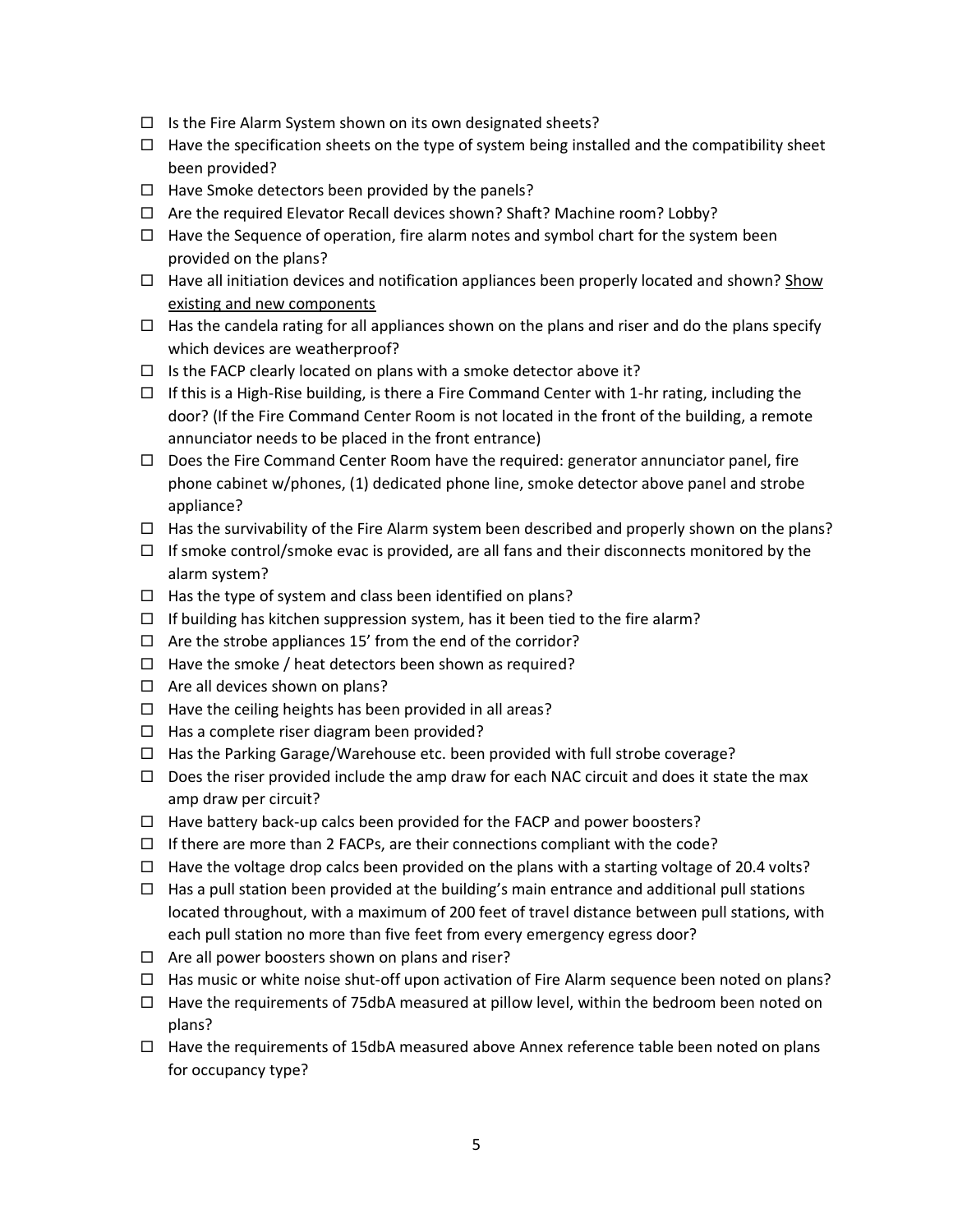from the street, a bell and horn strobe must still be added to any building side visible to  $\Box$  Has a bell and a horn/strobe been added to the fire sprinkler riser? If sprinkler riser is not visible incoming fire department vehicles. (Must include waterflow sequence of operation in plans)

#### **Fire Suppression System Review:** (Must be included in plans if applicable)

- $\Box$  Has the isometric (3-D) drawing for the complete system been provided?
- $\Box$  Do the plans include details for the hood, showing the ducts and cooking equipment being protected?
- $\Box$  Do the plans clearly state if the hood system is stand alone or if it is tied to the building fire alarm system?
- $\Box$  If the hood system is going to be tied to the alarm system, is the connection shown on the plans?

**Fire Mechanical Components Plan Review:** (Must be included in plans if applicable)

- $\Box$  Do the floor plans identify all required wall ratings?
- $\Box$  Have all smoke zones been clearly identified?
- $\Box$  Does the stair pressurization comply with code? Are the fans located outside the stair enclosure? Or within the stair it serves only?
- $\Box$  Are all Fire/Smoke dampers shown on plans?
- $\Box$  Required duct detectors shown on fire alarm plan?
- $\Box$  Do the plans include the complete smoke control sequence of operation and its interaction with the fire alarm system?

**Fire Electrical Components Plan Review:** (Must be included in plans if applicable)

- $\Box$  Has Emergency lighting been provided along the complete means of egress to the public way? (see required photometric note on page nine)
- $\Box$  Do the plans include Photometrics for emergency lighting for all common areas?
- $\Box$  Have Exit signs been provided and shown throughout the space as required?
- $\Box$  Is the location of the emergency generator shown on plans along with its connected loads?
- $\Box$  Have the required single station smoke detectors been provided for residential occupancies? (110 volt with battery back-up and interconnected within the same unit)

**Fire Sprinkler Plan Review:** (Must be included in plans if applicable)

- $\Box$  Are sprinkler plans wet signed & sealed by a Florida Registered Engineer? (Required if the scope is greater than 49 heads)
- $\Box$  Is the applicable code and edition correct and shown on plans?
- $\Box$  Existing heads at roof deck will be maintained if previously approved/installed (applies to interior buildouts)
- $\Box$  Has the Fire Sprinkler Design Professional coordinated the fire sprinkler system layout with other principals, such as HVAC, Architectural, etc. to confirm no obstructions to coverage?
- $\Box$  Does the Site drawing indicate the point of service from City main, and locations of the Backflow Preventer, Post Indicator Valve and Fire Hydrants?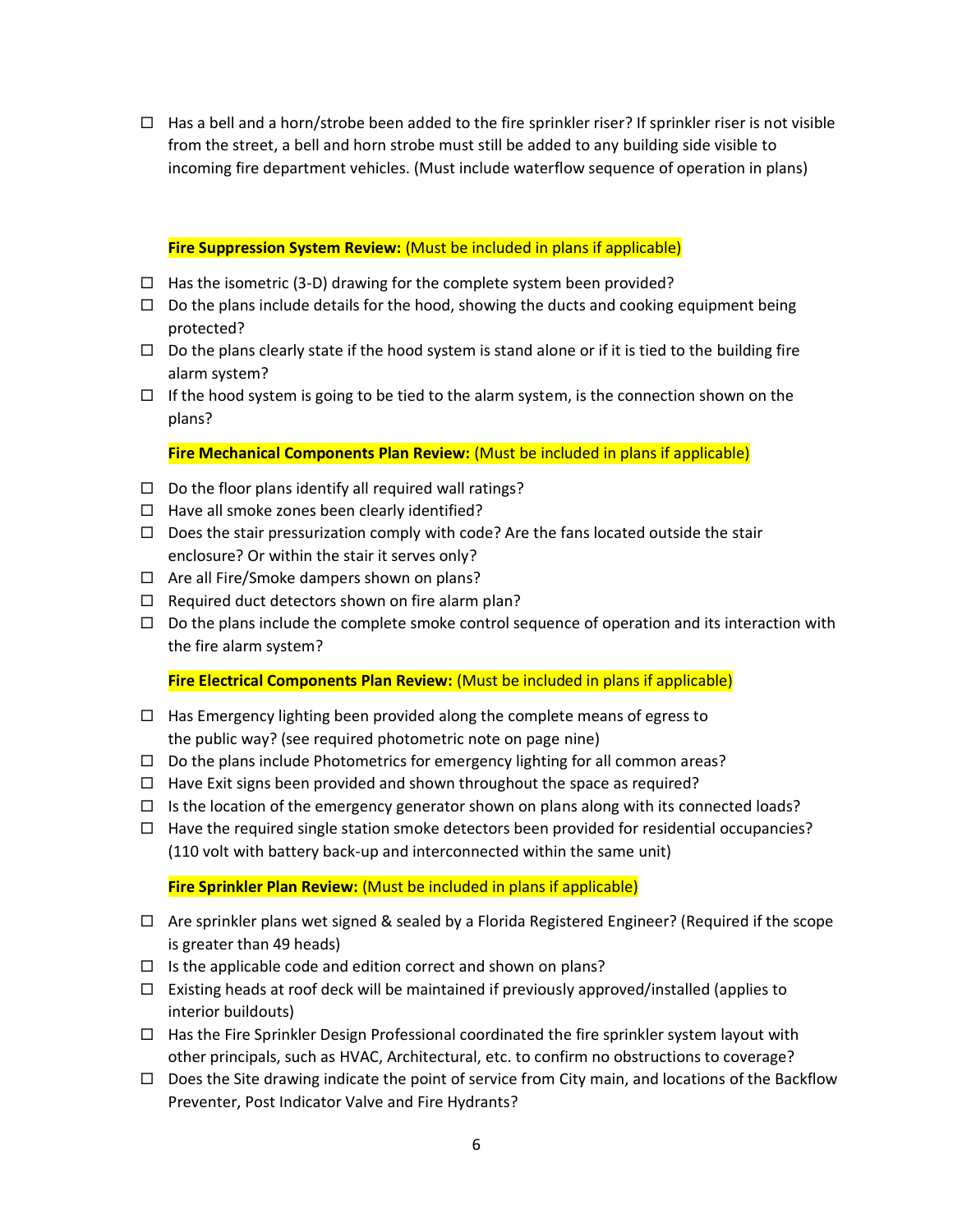- $\Box$  Is the backflow shown on the plans the correct type?
- $\Box$  Do the plans show pipe dimensions and diameter?
- $\Box$  Do the plans show riser locations and dimensions and is the riser accessible?
- $\Box$  Is the required outside/riser bell shown on the plans?
- $\Box$  Are the hanger locations, hanger detail (cut sheets can/must be attached to submittal), valves and sprinkler layout clearly shown on the plans?
- $\Box$  Are the water flow devices and tamper switches shown on plans? (Including those required at the Backflow and PIV)
- $\Box$  Are the inspector's tests shown on the plans and is it remote from riser?
- $\Box$  Is the location of the FDC shown on the plans and complies with distance to hydrant?
- $\Box$  Does the FDC have 7.5 ft clearance on each side, clear to the front and 4 ft clearance in the back?
- $\Box$  Is it noted that where a pipe cannot be maintained above 40 F that adequate freeze protection provisions will be included?
- $\Box$  Is the type of system appropriate for the specified application?
- $\Box$  Does the system have an electronically monitored alarm valve or water flow device?
- $\Box$  Is there 100% sprinkler protection? Show existing heads and new heads.
- $\Box$  Does the hazard classification correspond to the potential fuel load?
- $\Box$  Is the design density consistent with code classifications?
- $\Box$  Are the sprinkler zones less than the maximum size permitted?
- $\Box$  Are hydraulic calculations and fire flow test results within 6 months included?
- $\Box$  Is hydraulic nodal information shown on plans?
- $\Box$  Is the calculated zone (design area) the most hydraulically demanding?
- $\Box$  Does the zone contain the correct number of heads?
- $\Box$  Do the calculations use the correct C factor?
- $\Box$  Does the supply curve exceed the system demand?
- $\Box$  Is there a legend identifying type of head, temperature rating, etc.?
- $\Box$  Is temperature rating adequate for the environment?
- $\Box$  Have corrosion resistant heads been specified for all exterior locations?
- $\Box$  Are quick response sprinklers used on light hazard occupancy?
- $\Box$  If applicable, does the dry system have uprights or return bends with pendants?
- $\Box$  Is the distance between sprinklers less than or equal to 15 ft.?
- $\Box$  Is the distance between sprinkler heads called out on the plans?
- $\Box$  Is the area of coverage per sprinkler less than the maximum permitted?
- $\Box$  Are the sprinklers less than 7'-6" from a wall unless by exception small room allowing up to 9'?
- $\Box$  Do obstructions such as columns and beams have additional heads for the required coverage?
- $\Box$  Have additional heads been provided where the soffits obstruct sprinkler discharge?
- $\Box$  Have provisions been made to drain all parts of the system?
- $\Box$  If there are elevator shafts or chutes, are they sprinkler protected?
- $\Box$  Are all concealed spaced sprinkler protected unless excluded by code?
- $\Box$  If there are vaults, are they protected in accordance with code?
- $\Box$  If the building exceeds 2 stories and more than 50' in height, or exceeds 30' to the highest occupiable floor, is a standpipe Class I system installed?
- $\square$  Does the standpipe have 2-1/2" hose valves with 1-1/2" reducers?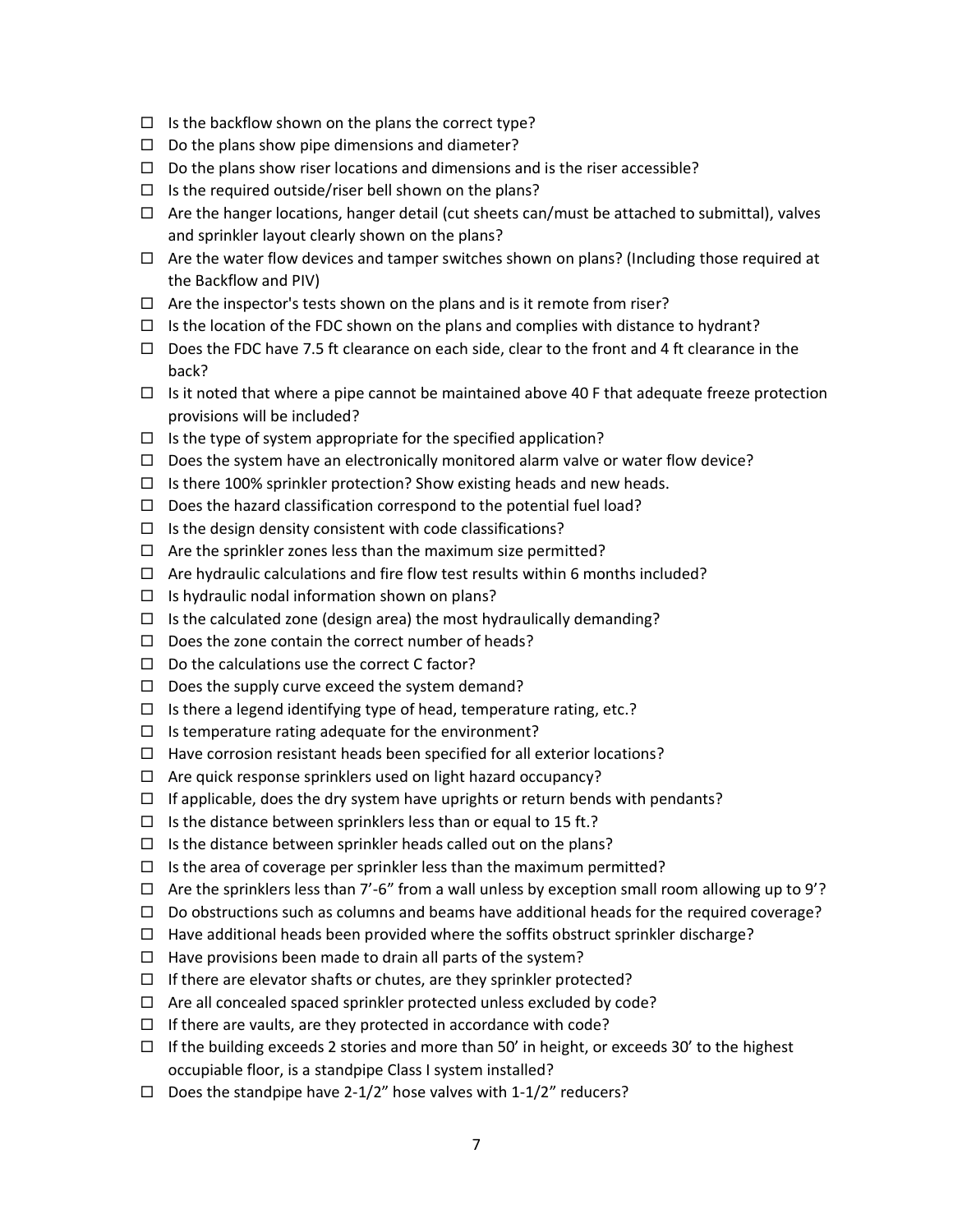- $\Box$  Does the FDC have a check valve and is it located above finished grade?
- $\Box$  If a standpipe is required, do the fire hose valves provide coverage within 200' of hose?
- $\Box$  Are the fire hose valves located at the intermediate landings of the stairs?
- $\Box$  If a combined system is used in a high-rise, does each floor have a separate control valve and flow switch?
- $\Box$  Is the dedicated standpipe riser at least 4" and combination risers at least 6" in diameter?
- $\Box$  Does the remote riser have two 2-1/2" outlet on the roof?
- $\Box$  Do stairs with access to the roof have an outlet at the highest landing, and stairs without roof access have an outlet on the roof?
- $\Box$  Do the calculations indicate at least 100 psi at the roof manifold of the most remote riser?
- $\Box$  Does the system have a pressure reducing valves for fire hose connections and sprinkler line if the pressure exceeds 175 psi?
- $\Box$  Is there a test riser for PRV's and are the sizes shown?
- $\Box$  Does the supply curve exceed the demand when flowing 1000 gpm?
- $\Box$  Does standpipe show a minimum residual pressure of 100 psi at remote and adequate volume for each standpipe?
- $\Box$  Do the drawings indicate the installation of the fire pump in compliance with the code?
- $\Box$  Does the fire pump room contain adequate drainage?
- $\Box$  Does the fire pump room have adequate emergency lighting?
- $\Box$  If electric driven, does the fire pump have a backup generator?
- $\Box$  If a secondary power supply is required, has it been provided?
- $\Box$  If diesel driven, does the fire pump have sufficient fuel, battery, and exhaust capacity?
- $\Box$  Does the drawing show the required fire pump bypass?
- $\Box$  Is the fire pump room free of exposures and separated by 2-hr rated construction?
- $\Box$  Does the fire pump room have sprinkler protection?
- $\Box$  Does the fire pump suction have an eccentric reducer?
- $\Box$  Are elbows parallel to horizontal fire pumps at least a distance of 10 times the intake diameter from the pump suction?
- $\Box$  Is the Fire Pump Room free from any electrical or plumbing conduits running through it?
- $\Box$  Are the products listed or approved for the application?
- $\Box$  Do the sprinklers cut sheets correspond with the hydraulic calcs and drawings and do they provide the adequate coverage?
- $\Box$  Are the correct temperatures and orientation specified for each sprinkler?
- $\Box$  Are all control valves and flow indicating devices electronically monitored?

#### **Fire Underground Mains Review:** (Must be included in plans if applicable)

- $\Box$  Does the site plan show public hydrant location? (If applicable, one hydrant ten to fifteen feet from the FDC of the building, per city of Miramar FP sheet details)
- $\Box$  Is the point of connection clearly marked near the tap to the public main?
- $\Box$  Is the private main designed, installed and tested per code?
- $\Box$  Has the underground piping been routed to avoid running under driveways and/or buildings?
- $\square$  Does the plan show or note depth of cover to be at least 30"?
- $\Box$  Are hydrants installed on at least a 6" main if looped system; or an 8" main if not looped system?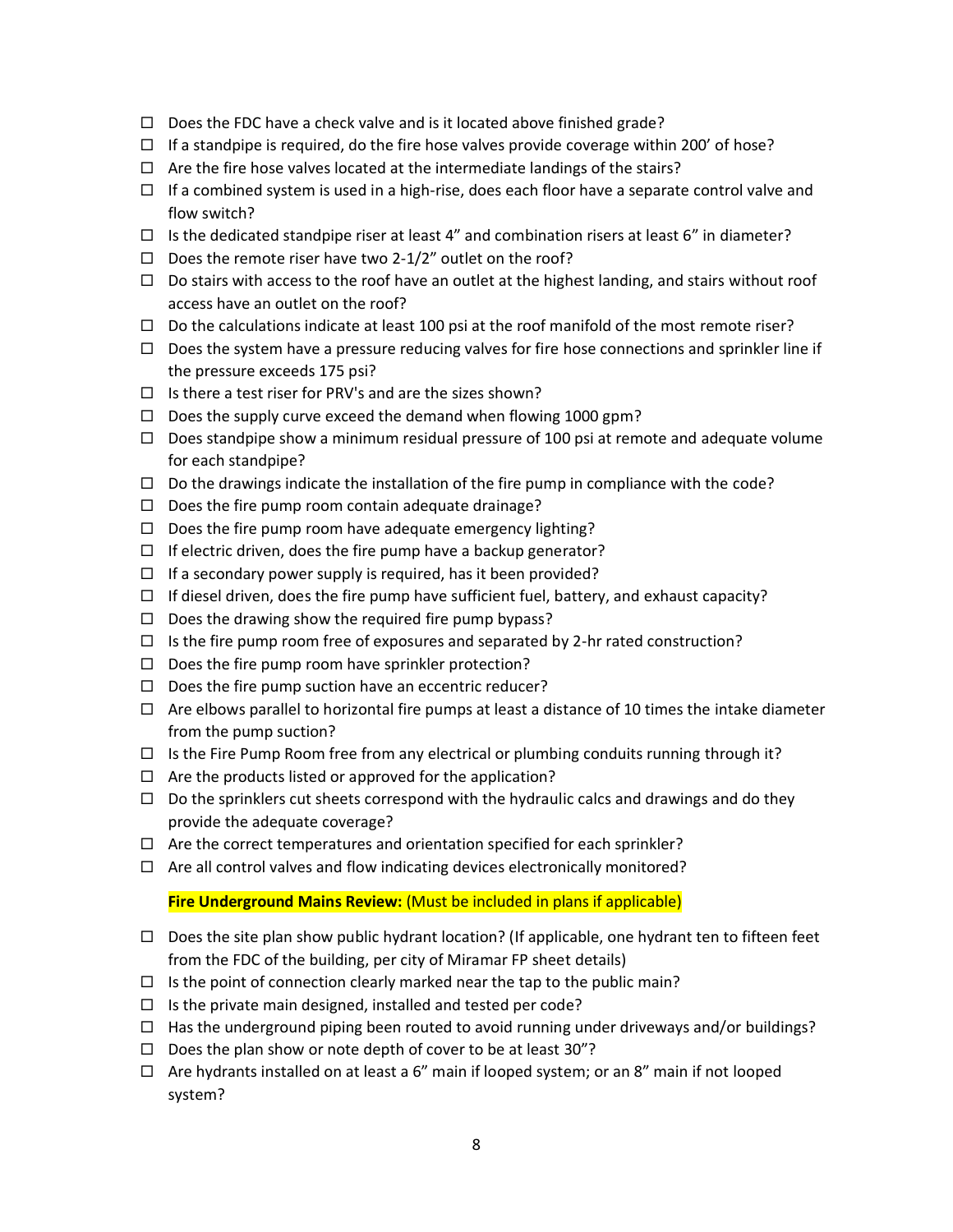- 
- $\Box$  Does the plan indicate the type of pipe to be used?
- $\Box$  Does the plan show details of joints to be used; restraints, thrust blocks, etc?
- $\Box$  Does the plan show details for hydrant installations?
- $\Box$  Does the plan show sectional valves installed in large system at every 6 hydrants?

# **All plans must include the following verbiage and details if applicable to the scope of work:**

## **Photometric Note (for any plans altering/installing/modifying emergency lighting)**

 $□$  Are mains designed to avoid dead-end mains exceeding 600' if it is less than 10' in diameter?<br>  $□$  Does the plan indicate the type of pier to be used; restraints, thrust blocks, etc?<br>  $□$  Does the plan show details "The contractor is required to provide a calibrated light meter at time of inspection to verify the emergency lighting photometrics prior to the issuance of the certificate of occupancy. If the contractor cannot secure the structure to prevent natural light from entering during the testing of the emergency lighting, and inspection after normal business hours may be required at the contractor's expense."

## **Fire Alarm Note (for any plans altering/installing/modifying fire alarm notification devices)**

 "Contractor shall be required to provide at time of inspection- a calibrated dBA meter to verify ambient levels per design documents and adopted codes"

## **Bi-Directional Amplifier Note (for any new or existing project)**

 "Two-Way Radio Communication Enhancement Systems. In all new and existing buildings, minimum radio signal strength for fire department communications shall be maintained at a level determined by the AHJ. Where required by the AHJ, two-way radio communication enhancement systems shall comply with NFPA 1221."

## **For Warehouse/Storage type occupancies and/or Rack systems:**

2 sets of Floor Plans (Interior of Warehouse) to include:

- $\Box$  Warehouse Floor Plans with dimensions and showing existing conditions and the proposed woaark
- $\Box$  Description of stored product to determine Commodity Classification
- $\Box$  Occupancy Group, S1 (Moderate-hazard) or S2 (Low-hazard storage)
- $\Box$  Location of rack aisles, passageways, exit signs, detailed path of egress to exit(s)
- $\Box$  Locations and distance of sprinkler deflectors to top of storage (if applicable).
- $\Box$  Show fire hose stations, diameter, and length of hose info.
- $\Box$  Location of roof-support columns (Do they need to be protected?)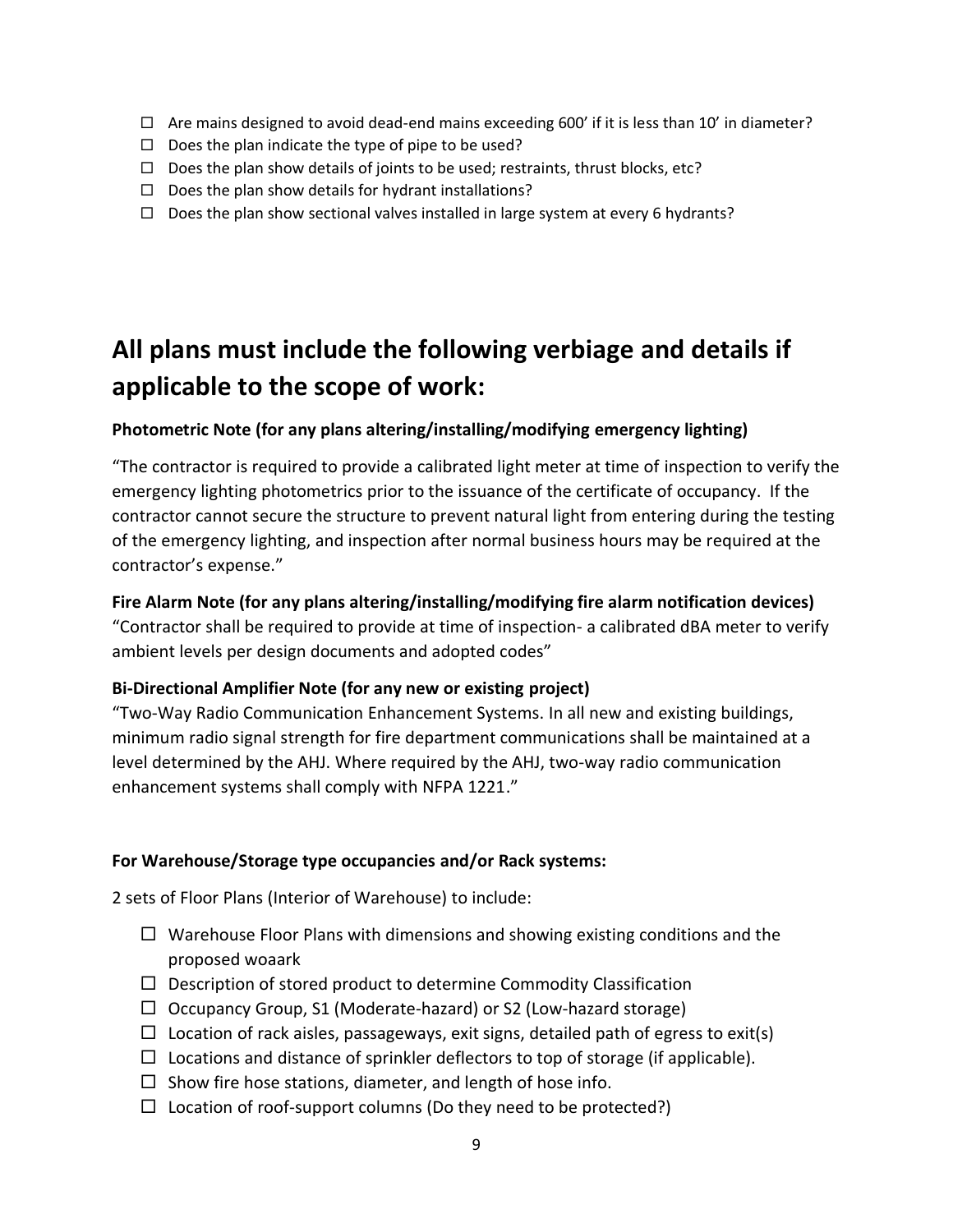- $\Box$  Verify that the path of egress follows designed emergency lighting layout.
- $\square$  Submit photometric information.
- $\Box$  Clearly define whether rack shelving is the open or closed type.

2 sets of cross- section of proposed storage racks to include:

- $\Box$  Rack manufacturer's brochure showing all rack-to-rack connections.
- $\Box$  Material used for racks.
- $\Box$  Rack Leg floor anchor information (Type, number, embedment depth to concrete, etc.)
- $\Box$  Racking system design weight limit information.
- $\Box$  Engineer Letter Certification (2 sets) indicating that concrete slab will support the imposed loads.
- $\Box$  Locations and height of sprinklers.
- $\Box$  Height and width of racks including the space dimensions
- $\Box$  Material used for racks.
- $\Box$  Design weight limits.
- $\Box$  Rack to rack connections (type & number).
- $\Box$  Rack to floor connections (type & number).

**NOTE: ARCHITECTS/DESIGN PROFESSIONALS MUST DESIGN TO THE ADOPTED CODE AND NOT TO THIS CHECK LIST. ADDITIONAL ITEMS CAN BE ADDED TO THE CHECKLIST AS REQUIRED BY THE AHJ ON A CASE-BY-CASE BASIS.** 

**\_\_\_\_\_\_\_\_\_\_\_\_\_\_\_\_\_\_\_\_\_\_\_\_\_\_\_\_\_\_\_\_\_\_\_\_ \_\_\_\_\_\_\_\_\_\_\_\_\_\_\_\_\_\_\_\_\_\_\_\_\_\_\_ NAME** DATE SIGNATURE DATE

**You may request a meeting with one of our Fire Plans Examiners by visiting the following link:**  <https://outlook.office365.com/owa/calendar/MiramarFireRescueFireLifeSafetyDivision@miramarfl.onmicrosoft.com/bookings/>

## **\*\*\* ALL ITEMS MUST BE CHECKED OR "N/A" MUST BE WRITTEN NEXT TO PROVIDED CHECK BOX\*\*\* \*\*\*FAILURE TO SUBMIT COMPLETD FORM WITH PLANS WILL RESULT IN AUTOMATIC FAILURE\*\*\* \*\*\*SEE CITY WEBSITE FOR LATEST COMISSION APPROVED FEE SCHEDULE\*\*\***